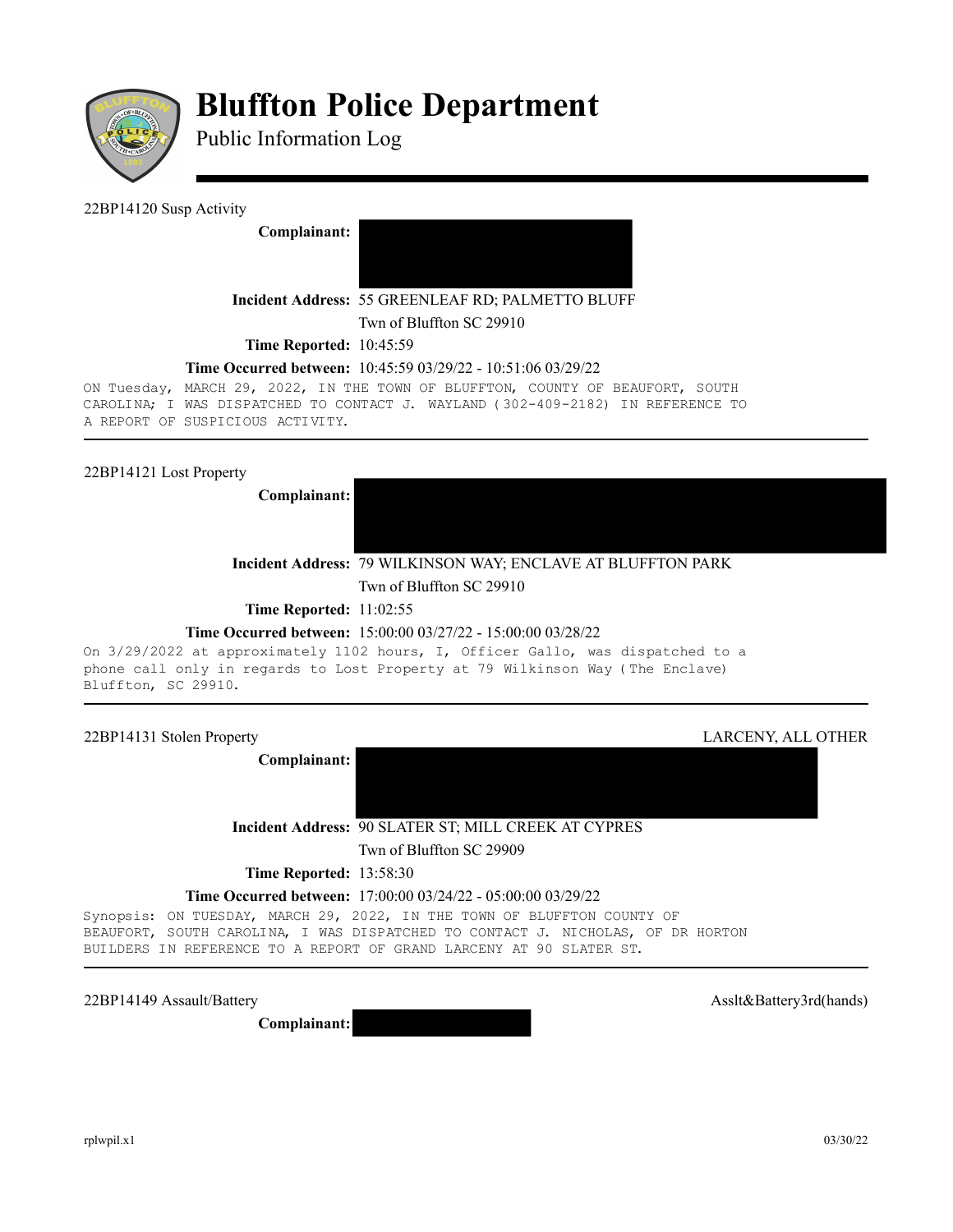

## **Incident Address:** 4372 BLUFFTON PKWY; ENMARK

Twn of Bluffton SC 29910

**Time Reported:** 17:39:30

#### **Time Occurred between:** 17:30:00 03/29/22 - 17:40:00 03/29/22

On March 29, 2022 around 1839 hours I responded to the incident location in reference to an assault and battery.

#### 22BP14161 Harassment

#### **Complainant:**

**Incident Address:** 2283 BLAKERS BLVD; CYPRESS RIDGE

Twn of Bluffton SC 29909

**Time Reported:** 19:31:33

#### **Time Occurred between:** 19:31:33 03/29/22 - 19:35:24 03/29/22

On March 29, 2022, I (Sgt. Rodriguez) responded to 2283 Blakers Blvd., Bluffton, South Carolina, in reference to information only.

22BP14181 EMS Cardiac Arrest No Pulse Death, Not Suspicious

**Complainant:** 

**Incident Address:** 66 MYRTLE VIEW ST; PALMETTO BLUFF

Twn of Bluffton SC 29910

**Time Reported:** 21:12:35

#### **Time Occurred between:** 21:12:35 03/29/22 - 21:13:21 03/29/22

On March 29, 2022, I (Sgt. Rodriguez) of the Bluffton Police Department responded to 66 Myrtle View Street Bluffton, South Carolina, in reference to a medical call.

22BP14195 Suicide Threats Suicide/Attempt

**Complainant:** 

**Incident Address:** 449 HULSTON LANDING RD; CYPRESS RIDGE

Twn of Bluffton SC 29909

**Time Reported: 23:34:13** 

**Time Occurred between:** 23:20:00 03/29/22 - 23:37:51 03/29/22

On March 29, 2022 around 2334 I was dispatched to incident location in reference to medical emergency.

# 22BP14229 Traffic Stop DRUG, NARCOTIC VIOLATION

**Complainant:** 

**Incident Address:** FORDING ISLAND RD / EAGLES POINTE DR Bluffton SC 29910